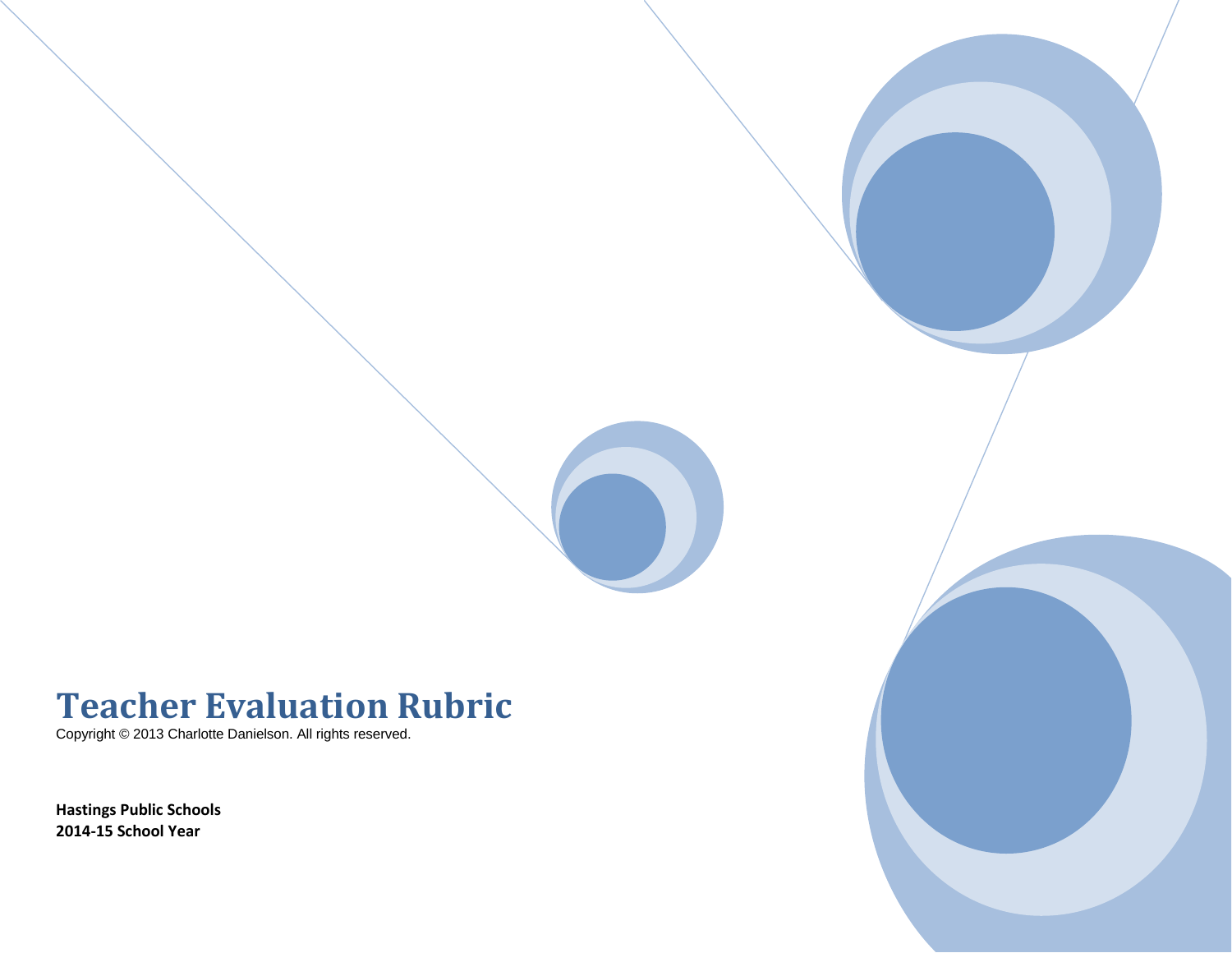# **Domain 1: Planning and Preparation**

| <b>Domain</b>                        | <b>Unsatisfactory</b>                                                                                                                                                                                                                                                                                                                                                                                                                                                                                                                                                                                                        | <b>Basic</b>                                                                                                                                                                                                                                                                                                                                                                                                                                                                                                                                                                                                                                                                                       | <b>Proficient</b>                                                                                                                                                                                                                                                                                                                                                                                                                                                                                                                                                                                                                                                            | <b>Distinguished</b>                                                                                                                                                                                                                                                                                                                                                                                                                                                                                                                                                                                                                                                                                                        |
|--------------------------------------|------------------------------------------------------------------------------------------------------------------------------------------------------------------------------------------------------------------------------------------------------------------------------------------------------------------------------------------------------------------------------------------------------------------------------------------------------------------------------------------------------------------------------------------------------------------------------------------------------------------------------|----------------------------------------------------------------------------------------------------------------------------------------------------------------------------------------------------------------------------------------------------------------------------------------------------------------------------------------------------------------------------------------------------------------------------------------------------------------------------------------------------------------------------------------------------------------------------------------------------------------------------------------------------------------------------------------------------|------------------------------------------------------------------------------------------------------------------------------------------------------------------------------------------------------------------------------------------------------------------------------------------------------------------------------------------------------------------------------------------------------------------------------------------------------------------------------------------------------------------------------------------------------------------------------------------------------------------------------------------------------------------------------|-----------------------------------------------------------------------------------------------------------------------------------------------------------------------------------------------------------------------------------------------------------------------------------------------------------------------------------------------------------------------------------------------------------------------------------------------------------------------------------------------------------------------------------------------------------------------------------------------------------------------------------------------------------------------------------------------------------------------------|
| Domain 1                             | The teacher's plans reflect little<br>knowledge of the content or of<br>prerequisite relationships within<br>the discipline. Learning outcomes<br>are stated as activities, reflecting<br>unimportant learning and little<br>understanding of students' prior<br>knowledge and skill. Lessons and<br>units are not designed to engage<br>students in high-level thinking and<br>problem solving, permit no<br>differentiation, and use only<br>district-provided materials.<br>Assessments are poorly aligned<br>with the learning outcomes and<br>yield little information that can be<br>used to shape future instruction. | The teacher's plans reflect<br>superficial knowledge of the<br>content or scant knowledge of<br>prerequisite relationships within the<br>discipline. Some of the learning<br>outcomes are not stated clearly,<br>and not all represent important<br>learning; they also reflect uneven<br>understanding of students' prior<br>knowledge and skill. Lessons and<br>units are not designed to engage<br>students in high-level thinking and<br>problem solving, permit little<br>differentiation, and use a narrow<br>range of materials. Assessments<br>are partially aligned with the<br>learning outcomes and yield only<br>moderate information that can be<br>used to shape future instruction. | The teacher's plans reflect important<br>learning and knowledge of the<br>content and prerequisite<br>relationships within the discipline.<br>Learning outcomes are stated<br>clearly, reflecting understanding of<br>prior knowledge and skill of groups<br>of students. Lessons and units are<br>designed to engage students in<br>high-level thinking and problem<br>solving, may be differentiated to<br>address the needs of groups of<br>students, and use a wide range of<br>materials. Assessments, both<br>formative and summative, are<br>largely aligned with the learning<br>outcomes and yield information that<br>can be used to shape ongoing<br>instruction. | The teacher's plans reflect important<br>learning and deep knowledge of the<br>content and prerequisite relationships<br>within the discipline and between<br>disciplines. Learning outcomes are<br>stated clearly, reflecting understanding<br>of prior knowledge and skill of<br>individual students. Lessons and units<br>are designed to engage students in<br>complex thinking and problem solving,<br>may be differentiated to address the<br>needs of individual students, and are<br>supplemented by extensive external<br>resources. Assessments, both<br>formative and summative, are fully<br>aligned with the learning outcomes<br>and yield much information that can be<br>used to shape ongoing instruction. |
| <b>Critical</b><br><b>Attributes</b> | . The teacher's plans do not<br>accommodate<br>prerequisite<br>relationships.<br>• The teacher does not try to<br>ascertain varied ability levels<br>among students in the class.<br>• Outcomes lack rigor or are<br>stated as activities.<br>• The teacher uses only district-<br>provided materials, even when<br>more variety would assist some<br>students.<br>• The instructional plan is not<br>aligned to the stated outcomes.<br>• Summative assessments do not<br>match instructional outcomes<br>and no formative assessments<br>have been designed.                                                               | . The teacher's knowledge of<br>relationships<br>is<br>prerequisite<br>inaccurate or incomplete.<br>• The teacher is aware of the<br>different ability levels in the<br>class but tends to teach to the<br>"whole group."<br>• Outcomes represent a mixture<br>of low expectations and rigor.<br>• The teacher uses materials in<br>the school library but does not<br>search beyond the school for<br>resources.<br>• The instructional plan is<br>partially aligned to the<br>stated outcomes<br>• Summative assessments<br>partially match instructional<br>outcomes and/or formative<br>assessments are rudimentary.                                                                           | • The teacher can identify important<br>concepts of the discipline and their<br>relationships to one another.<br>• The teacher has identified "high,"<br>"medium," and "low" groups of<br>students within the class.<br>• Outcomes represent high<br>expectations and rigor, and are<br>written in terms of what students<br>will learn rather than do.<br>• Texts are supplemented by guest<br>speakers and field experiences.<br>• The instructional plan is fully<br>aligned to the stated outcomes.<br>• All the learning outcomes have<br>a method for assessment with<br>plans for formative assessment<br>during instruction.                                         | • The teacher cites intra- and<br>interdisciplinary content<br>relationships.<br>• The teacher uses ongoing methods<br>to assess students' skill levels and<br>designs instruction accordingly.<br>· Outcomes are related, where<br>appropriate, to the Common Core<br>State Standards and are<br>differentiated to suit individual<br>students.<br>• The teacher has ongoing<br>relationships with colleges and<br>universities that support student<br>learning.<br>• The instructional plan is fully aligned<br>to the stated outcomes with some<br>opportunity for student choice of<br>activities.<br>• Students develop rubrics for<br>teacher-specified learning outcomes<br>and design formative assessments.       |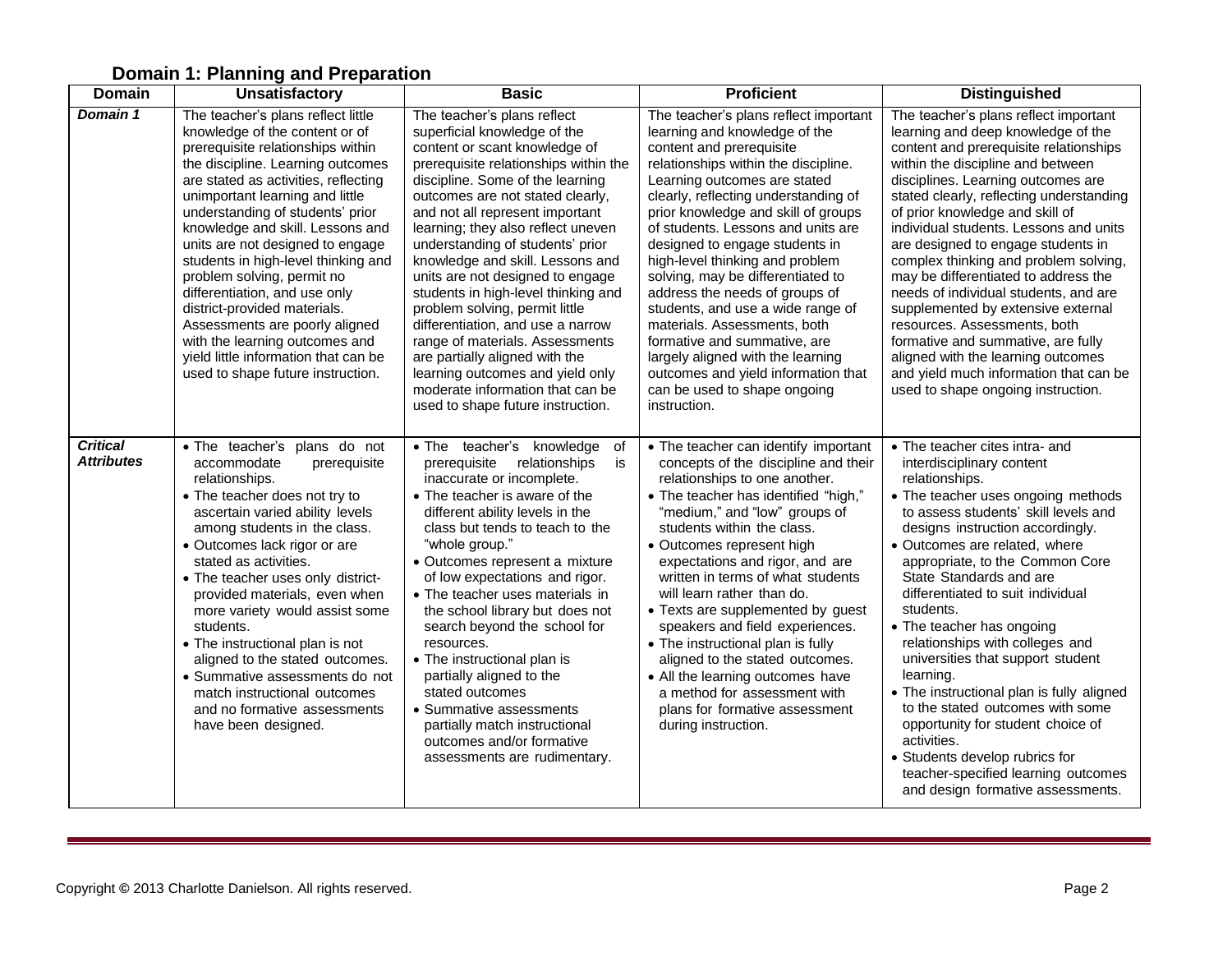# **Domain 2: The Classroom Environment**

| Component 2a                                                              | <b>Unsatisfactory</b>                                                                                                                                                                                                                                                                                                                                                                                          | <b>Basic</b>                                                                                                                                                                                                                                                                                                                                                                                                                                                                                                                    | <b>Proficient</b>                                                                                                                                                                                                                                                                                                                                                                                                                                                                                                                                                                       | <b>Distinguished</b>                                                                                                                                                                                                                                                                                                                                                                                                                                               |
|---------------------------------------------------------------------------|----------------------------------------------------------------------------------------------------------------------------------------------------------------------------------------------------------------------------------------------------------------------------------------------------------------------------------------------------------------------------------------------------------------|---------------------------------------------------------------------------------------------------------------------------------------------------------------------------------------------------------------------------------------------------------------------------------------------------------------------------------------------------------------------------------------------------------------------------------------------------------------------------------------------------------------------------------|-----------------------------------------------------------------------------------------------------------------------------------------------------------------------------------------------------------------------------------------------------------------------------------------------------------------------------------------------------------------------------------------------------------------------------------------------------------------------------------------------------------------------------------------------------------------------------------------|--------------------------------------------------------------------------------------------------------------------------------------------------------------------------------------------------------------------------------------------------------------------------------------------------------------------------------------------------------------------------------------------------------------------------------------------------------------------|
| 2a: Creating an<br><b>Environment of</b><br><b>Respect and</b><br>Rapport | Patterns of classroom<br>interactions, both between<br>teacher and students and<br>among students, are mostly<br>negative, inappropriate, or<br>insensitive to students' ages,<br>cultural backgrounds, and<br>developmental levels. Student<br>interactions are characterized<br>by sarcasm, put-downs, or<br>conflict. The teacher does not<br>deal with disrespectful<br>behavior.                          | Patterns of classroom<br>interactions, both between<br>teacher and students and among<br>students, are generally<br>appropriate but may reflect<br>occasional inconsistencies.<br>favoritism, and disregard for<br>students' ages, cultures, and<br>developmental levels. Students<br>rarely demonstrate disrespect for<br>one another. The teacher<br>attempts to respond to<br>disrespectful behavior, with<br>uneven results. The net result of<br>the interactions is neutral,<br>conveying neither warmth nor<br>conflict. | Teacher-student interactions are<br>friendly and demonstrate general<br>caring and respect. Such interactions<br>are appropriate to the ages, cultures,<br>and developmental levels of the<br>students. Interactions among<br>students are generally polite and<br>respectful, and students exhibit<br>respect for the teacher. The teacher<br>responds successfully to<br>disrespectful behavior among<br>students. The net result of the<br>interactions is polite, respectful, and<br>business-like, though students may<br>be somewhat cautious about taking<br>intellectual risks. | Classroom interactions<br>between the teacher and<br>students and among<br>students are highly<br>respectful, reflecting<br>genuine warmth, caring,<br>and sensitivity to students<br>as individuals. Students<br>exhibit respect for the<br>teacher and contribute to<br>high levels of civility<br>among all members of<br>the class. The net result<br>is an environment where<br>all students feel valued<br>and are comfortable<br>taking intellectual risks. |
| <b>Critical Attributes</b>                                                | • The teacher is disrespectful<br>toward students or insensitive to<br>students' ages, cultural<br>backgrounds, and<br>developmental levels.<br>• Students' body language<br>indicates feelings of hurt,<br>discomfort, or insecurity.<br>• The teacher displays no<br>familiarity with, or caring about,<br>individual students.<br>• The teacher disregards<br>disrespectful interactions among<br>students. | • The quality of interactions between<br>teacher and students, or among<br>students, is uneven, with<br>occasional disrespect or<br>insensitivity.<br>• The teacher attempts to respond to<br>disrespectful behavior among<br>students, with uneven results.<br>• The teacher attempts to make<br>connections with individual<br>students, but student reactions<br>indicate that these attempts are not<br>entirely successful.                                                                                                | • Talk between the teacher and<br>students and among students is<br>uniformly respectful.<br>• The teacher successfully responds<br>to disrespectful behavior among<br>students.<br>• Students participate willingly, but<br>may be somewhat hesitant to offer<br>their ideas in front of classmates.<br>• The teacher makes general<br>connections with individual<br>students.<br>• Students exhibit respect for the<br>teacher.                                                                                                                                                      | • The teacher demonstrates<br>knowledge and caring<br>about individual students'<br>lives beyond the class and<br>school.<br>• There is no disrespectful<br>behavior among students.<br>• When necessary, students<br>respectfully correct one<br>another.<br>• Students participate without<br>fear of put-downs or ridicule<br>from either the teacher<br>or other students.<br>• The teacher respects and<br>encourages students'<br>efforts.                   |

#### **Indicators include:**

- Respectful talk, active listening, and turn-taking
- Acknowledgment of students' backgrounds and lives outside the classroom
- Body language indicative of warmth and caring shown by teacher and students
- Physical proximity
- Politeness and encouragement
- Fairness

Copyright © 2013 Charlotte Danielson. All rights reserved. **Page 3** Page 3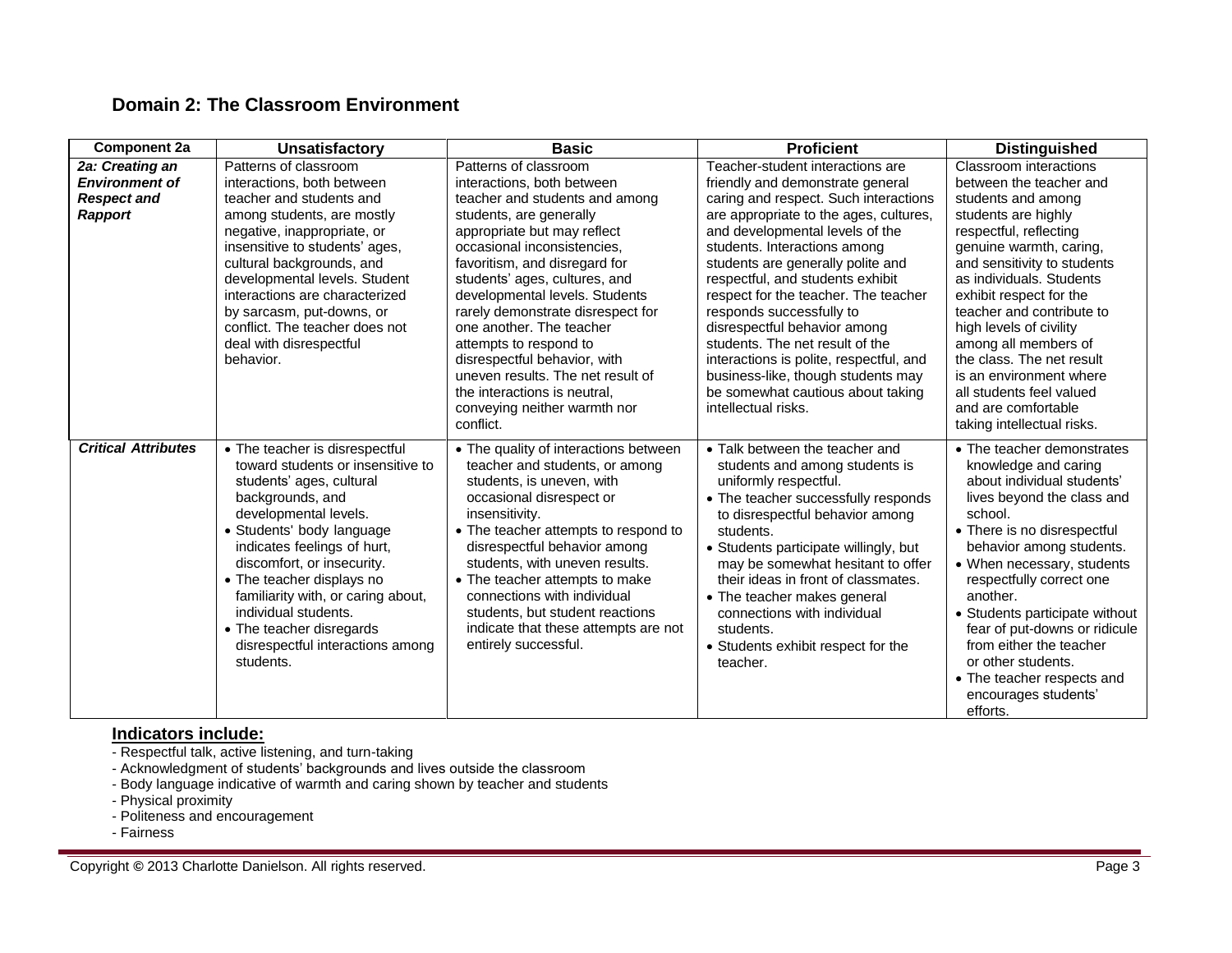| Component                                             | <b>Unsatisfactory</b>                                                                                                                                                                                                                                                                                                                                                                                                                                              | <b>Basic</b>                                                                                                                                                                                                                                                                                                                                                                                                                                                                  | <b>Proficient</b>                                                                                                                                                                                                                                                                                                                                                                                                              | <b>Distinguished</b>                                                                                                                                                                                                                                                                                                                                                                                          |
|-------------------------------------------------------|--------------------------------------------------------------------------------------------------------------------------------------------------------------------------------------------------------------------------------------------------------------------------------------------------------------------------------------------------------------------------------------------------------------------------------------------------------------------|-------------------------------------------------------------------------------------------------------------------------------------------------------------------------------------------------------------------------------------------------------------------------------------------------------------------------------------------------------------------------------------------------------------------------------------------------------------------------------|--------------------------------------------------------------------------------------------------------------------------------------------------------------------------------------------------------------------------------------------------------------------------------------------------------------------------------------------------------------------------------------------------------------------------------|---------------------------------------------------------------------------------------------------------------------------------------------------------------------------------------------------------------------------------------------------------------------------------------------------------------------------------------------------------------------------------------------------------------|
| 2c                                                    |                                                                                                                                                                                                                                                                                                                                                                                                                                                                    |                                                                                                                                                                                                                                                                                                                                                                                                                                                                               |                                                                                                                                                                                                                                                                                                                                                                                                                                |                                                                                                                                                                                                                                                                                                                                                                                                               |
| 2c: Managing<br><b>Classroom</b><br><b>Procedures</b> | Much instructional time is lost due<br>to inefficient classroom routines<br>and procedures. There is little or no<br>evidence of the teacher's<br>management of instructional<br>groups and transitions and/or<br>handling of materials and supplies<br>effectively. There is little evidence<br>that students know or follow<br>established routines, or that<br>volunteers and paraprofessionals<br>have clearly defined tasks.                                  | Some instructional time is lost due<br>to partially effective classroom<br>routines and procedures. The<br>teacher's management of<br>instructional groups and transitions.<br>or handling of materials and<br>supplies, or both, are inconsistent,<br>leading to some disruption of<br>learning. With regular guidance and<br>prompting, students follow<br>established routines, and<br>volunteers and paraprofessionals<br>perform their duties.                           | There is little loss of instructional time<br>due to effective classroom routines<br>and procedures. The teacher's<br>management of instructional groups<br>and transitions, or handling of<br>materials and supplies, or both, are<br>consistently successful. With minimal<br>guidance and prompting, students<br>follow established classroom routines,<br>and volunteers and paraprofessionals<br>contribute to the class. | Instructional time is maximized due to<br>efficient and seamless classroom routines<br>and procedures. Students take initiative in<br>the management of instructional groups<br>and transitions, and/or the handling of<br>materials and supplies. Routines are well<br>understood and may be initiated by<br>students. Volunteers and paraprofessionals<br>make an independent contribution to the<br>class. |
| <b>Critical</b><br><b>Attributes</b>                  | • Students not working with the<br>teacher are not productively<br>engaged.<br>• Transitions are disorganized, with<br>much loss of instructional time.<br>• There do not appear to be any<br>established procedures for<br>distributing and collecting<br>materials.<br>• A considerable amount of time is<br>spent off task because of unclear<br>procedures.<br>• Volunteers and paraprofessionals<br>have no defined role and/or are<br>idle much of the time. | • Students not working directly<br>with the teacher are only partially<br>engaged.<br>• Procedures for transitions seem<br>to have been established, but<br>their operation is not smooth.<br>• There appear to be established<br>routines for distribution and<br>collection of materials, but<br>students are confused about how<br>to carry them out.<br>• Classroom routines function<br>unevenly.<br>• Volunteers and paraprofessionals<br>require frequent supervision. | • Students are productively engaged<br>during small-group or independent<br>work.<br>• Transitions between large- and<br>small-group activities are smooth.<br>• Routines for distribution and<br>collection of materials and supplies<br>work efficiently.<br>• Classroom routines function<br>smoothly.<br>• Volunteers and paraprofessionals<br>work with minimal supervision.                                              | • With minimal prompting by the teacher,<br>students ensure that their time is used<br>productively.<br>• Students take initiative in distributing and<br>collecting materials efficiently.<br>• Students themselves ensure that<br>transitions and other routines are<br>accomplished smoothly.<br>• Volunteers and paraprofessionals take<br>initiative in their work in the class.                         |

- Smooth functioning of all routines
- Little or no loss of instructional time
- Students playing an important role in carrying out the routines
- Students knowing what to do, where to move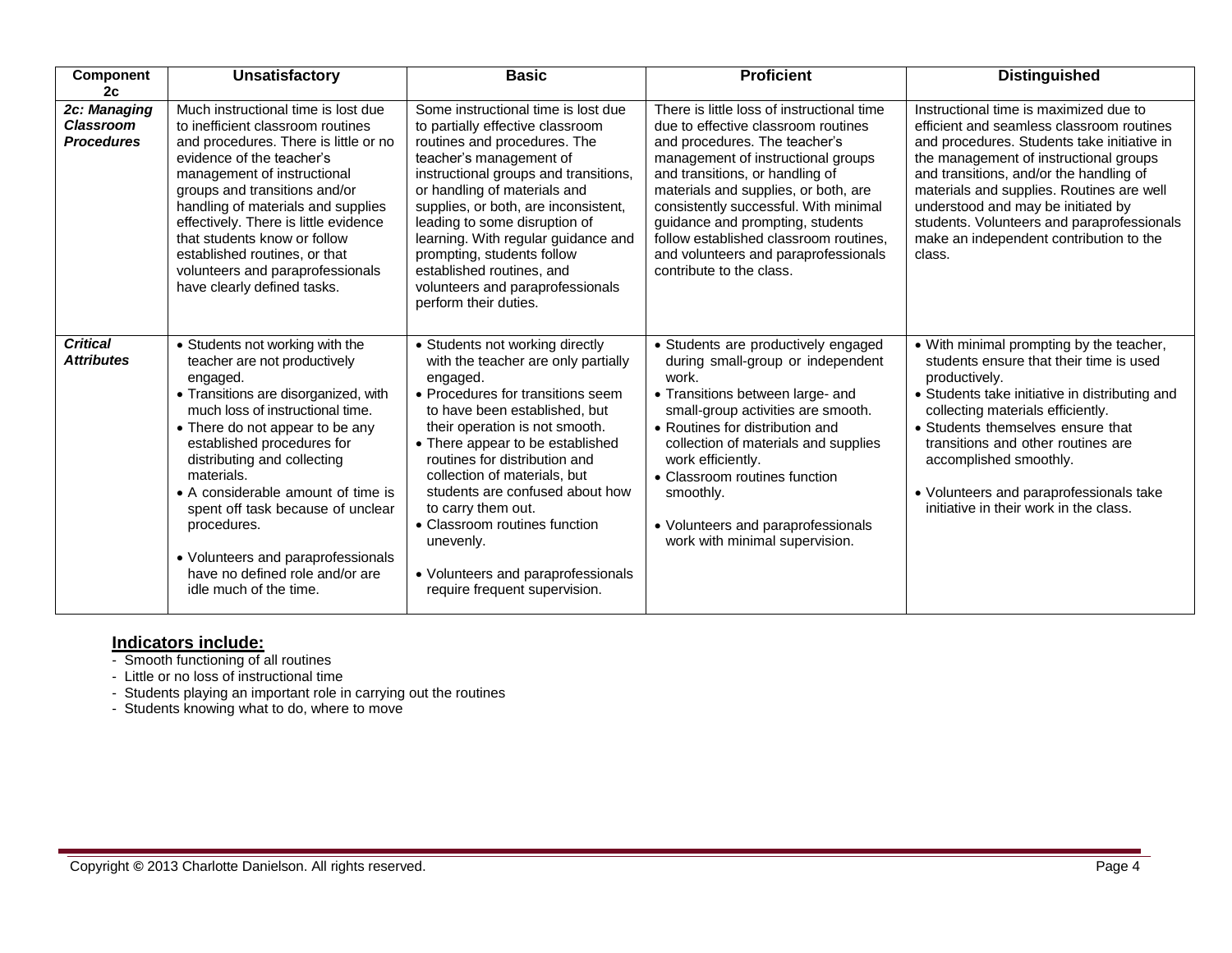| <b>Component 2d</b>                               | <b>Unsatisfactory</b>                                                                                                                                                                                                                                             | <b>Basic</b>                                                                                                                                                                                                                                                                                                                                  | <b>Proficient</b>                                                                                                                                                                                                                                                                    | <b>Distinguished</b>                                                                                                                                                                                                                                                                                                                                                                   |
|---------------------------------------------------|-------------------------------------------------------------------------------------------------------------------------------------------------------------------------------------------------------------------------------------------------------------------|-----------------------------------------------------------------------------------------------------------------------------------------------------------------------------------------------------------------------------------------------------------------------------------------------------------------------------------------------|--------------------------------------------------------------------------------------------------------------------------------------------------------------------------------------------------------------------------------------------------------------------------------------|----------------------------------------------------------------------------------------------------------------------------------------------------------------------------------------------------------------------------------------------------------------------------------------------------------------------------------------------------------------------------------------|
| 2d: Managing<br><b>Student</b><br><b>Behavior</b> | There appear to be no established<br>standards of conduct, or students<br>challenge them. There is little or<br>no teacher monitoring of student<br>behavior, and response to<br>students' misbehavior is<br>repressive or disrespectful of<br>student dignity.   | Standards of conduct appear to have<br>been established, but their<br>implementation is inconsistent. The<br>teacher tries, with uneven results, to<br>monitor student behavior and<br>respond to student misbehavior.                                                                                                                        | Student behavior is generally<br>appropriate. The teacher monitors<br>student behavior against established<br>standards of conduct. Teacher<br>response to student misbehavior is<br>consistent, proportionate, and<br>respectful to students and is effective.                      | Student behavior is entirely appropriate.<br>Students take an active role in<br>monitoring their own behavior and/or<br>that of other students against standards<br>of conduct. Teacher monitoring of<br>student behavior is subtle and<br>preventive. The teacher's response to<br>student misbehavior is sensitive to<br>individual student needs and respects<br>students' dignity. |
| <b>Critical</b><br><b>Attributes</b>              | • The classroom environment is<br>chaotic, with no standards of<br>conduct evident.<br>• The teacher does not monitor<br>student behavior.<br>• Some students disrupt the<br>classroom, without apparent<br>teacher awareness or with an<br>ineffective response. | • The teacher attempts to maintain<br>order in the classroom, referring to<br>classroom rules, but with uneven<br>success.<br>• The teacher attempts to keep track<br>of student behavior, but with no<br>apparent system.<br>• The teacher's response to student<br>misbehavior is inconsistent:<br>sometimes harsh, other times<br>lenient. | • Standards of conduct appear to have<br>been established and implemented<br>successfully.<br>• Overall, student behavior is generally<br>appropriate.<br>• The teacher frequently monitors<br>student behavior.<br>• The teacher's response to student<br>misbehavior is effective. | • Student behavior is entirely<br>appropriate; any student misbehavior<br>is very minor and swiftly handled.<br>• The teacher silently and subtly<br>monitors student behavior.<br>• Students respectfully intervene with<br>classmates at appropriate moments to<br>ensure compliance with standards of<br>conduct.                                                                   |

- Clear standards of conduct, possibly posted, and possibly referred to during a lesson
- Absence of acrimony between teacher and students concerning behavior
- Teacher awareness of student conduct
- Preventive action when needed by the teacher
- Absence of misbehavior
- Reinforcement of positive behavior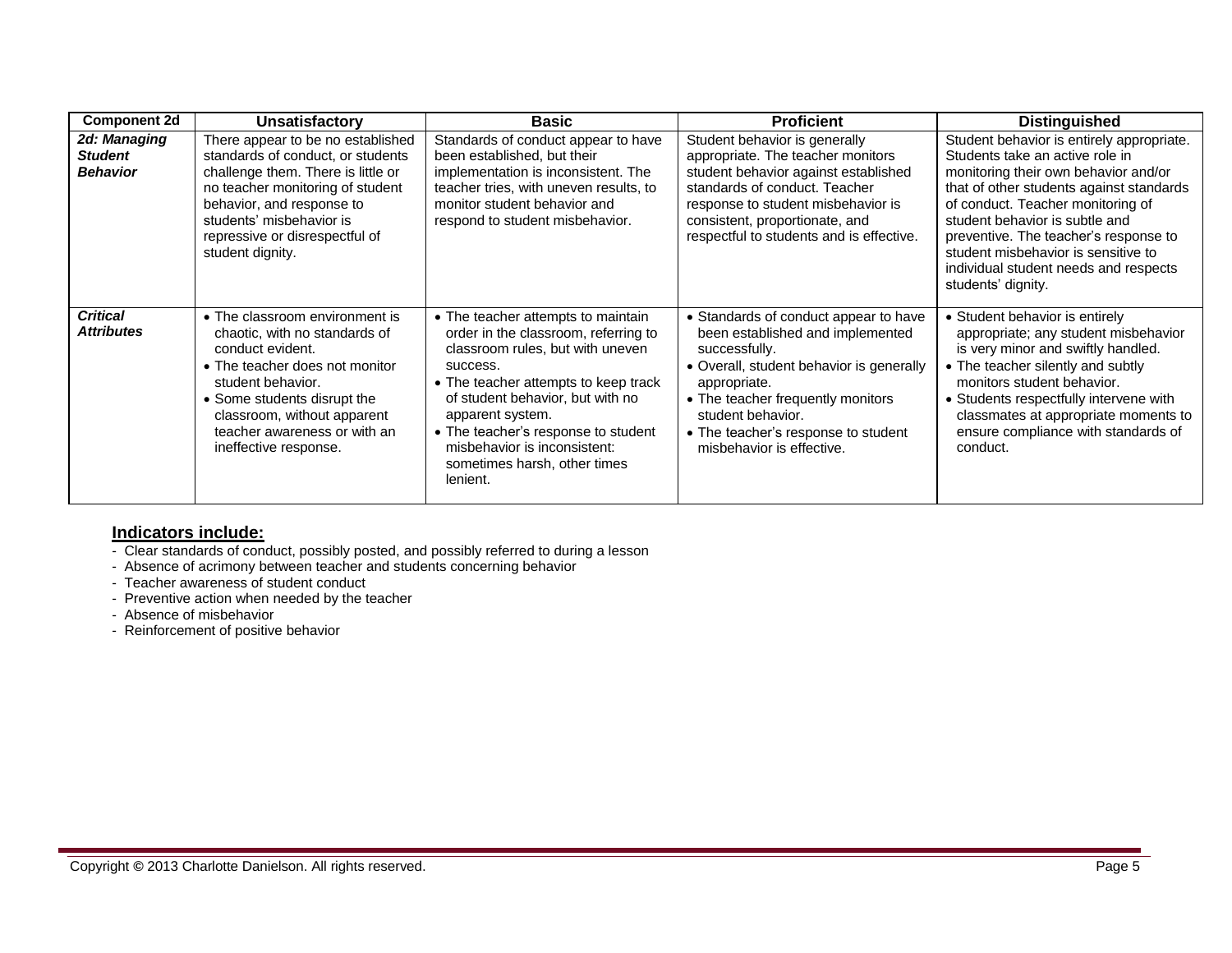# **Domain 3: Instruction**

| <b>Component</b><br>3 <sub>b</sub>                                        | <b>Unsatisfactory</b>                                                                                                                                                                                                                                                                                                                                                                                                                      | <b>Basic</b>                                                                                                                                                                                                                                                                                                                                                                                                                                                                                                      | <b>Proficient</b>                                                                                                                                                                                                                                                                                                                                                                                                                                                                                                            | <b>Distinguished</b>                                                                                                                                                                                                                                                                                                                                                                                            |
|---------------------------------------------------------------------------|--------------------------------------------------------------------------------------------------------------------------------------------------------------------------------------------------------------------------------------------------------------------------------------------------------------------------------------------------------------------------------------------------------------------------------------------|-------------------------------------------------------------------------------------------------------------------------------------------------------------------------------------------------------------------------------------------------------------------------------------------------------------------------------------------------------------------------------------------------------------------------------------------------------------------------------------------------------------------|------------------------------------------------------------------------------------------------------------------------------------------------------------------------------------------------------------------------------------------------------------------------------------------------------------------------------------------------------------------------------------------------------------------------------------------------------------------------------------------------------------------------------|-----------------------------------------------------------------------------------------------------------------------------------------------------------------------------------------------------------------------------------------------------------------------------------------------------------------------------------------------------------------------------------------------------------------|
| 3b: Using<br>Questioning<br>and<br><b>Discussion</b><br><b>Techniques</b> | The teacher's questions are of low<br>cognitive challenge, with single correct<br>responses, and are asked in rapid<br>succession. Interaction between the<br>teacher and students is predominantly<br>recitation style, with the teacher<br>mediating all questions and answers; the<br>teacher accepts all contributions without<br>asking students to explain their<br>reasoning. Only a few students<br>participate in the discussion. | The teacher's questions lead students<br>through a single path of inquiry, with<br>answers seemingly determined in<br>advance. Alternatively, the teacher<br>attempts to ask some questions<br>designed to engage students in<br>thinking, but only a few students are<br>involved. The teacher attempts to<br>engage all students in the discussion,<br>to encourage them to respond to one<br>another, and to explain their thinking,<br>with uneven results.                                                   | While the teacher may use some low-<br>level questions, he poses questions<br>designed to promote student thinking<br>and understanding. The teacher<br>creates a genuine discussion among<br>students, providing adequate time for<br>students to respond and stepping aside<br>when doing so is appropriate. The<br>teacher challenges students to justify<br>their thinking and successfully engages<br>most students in the discussion.<br>employing a range of strategies to<br>ensure that most students are heard.    | The teacher uses a variety or<br>series of questions or prompts to<br>challenge students cognitively,<br>advance high-level thinking and<br>discourse, and promote<br>metacognition. Students<br>formulate many questions,<br>initiate topics, challenge one<br>another's thinking, and make<br>unsolicited contributions.<br>Students themselves ensure that<br>all voices are heard in the<br>discussion.     |
| <b>Critical</b><br><b>Attributes</b>                                      | • Questions are rapid-fire and<br>convergent, with a single correct<br>answer.<br>• Questions do not invite student<br>thinking.<br>• All discussion is between the teacher<br>and students; students are not invited<br>to speak directly to one another.<br>• The teacher does not ask students to<br>explain their thinking.<br>• Only a few students dominate the<br>discussion.                                                       | • The teacher frames some<br>questions designed to promote<br>student thinking, but many have a<br>single correct answer, and the<br>teacher calls on students quickly.<br>• The teacher invites students to<br>respond directly to one another's<br>ideas, but few students respond.<br>• The teacher calls on many<br>students, but only a small number<br>actually participate in the<br>discussion.<br>• The teacher asks students to<br>explain their reasoning, but only<br>some students attempt to do so. | • The teacher uses open-ended<br>questions, inviting students to think<br>and/or offer multiple possible<br>answers.<br>• The teacher makes effective use of<br>wait time.<br>• Discussions enable students to talk<br>to one another without ongoing<br>mediation by teacher.<br>• The teacher calls on most students.<br>even those who don't initially<br>volunteer.<br>• Many students actively engage in the<br>discussion.<br>• The teacher asks students to justify<br>their reasoning, and most attempt to<br>do so. | • Students initiate higher-order<br>questions.<br>• The teacher builds on and<br>uses student responses to<br>questions in order to deepen<br>student understanding.<br>• Students extend the<br>discussion, enriching it.<br>• Students invite comments<br>from their classmates during a<br>discussion and challenge one<br>another's thinking.<br>• Virtually all students are<br>engaged in the discussion. |

- Questions of high cognitive challenge, formulated by both students and teacher
- Questions with multiple correct answers or multiple approaches, even when there is a single correct response
- Effective use of student responses and ideas
- Discussion, with the teacher stepping out of the central, mediating role
- Focus on the reasoning exhibited by students in discussion, both in give-and-take with the teacher and with their classmates
- High levels of student participation in discussion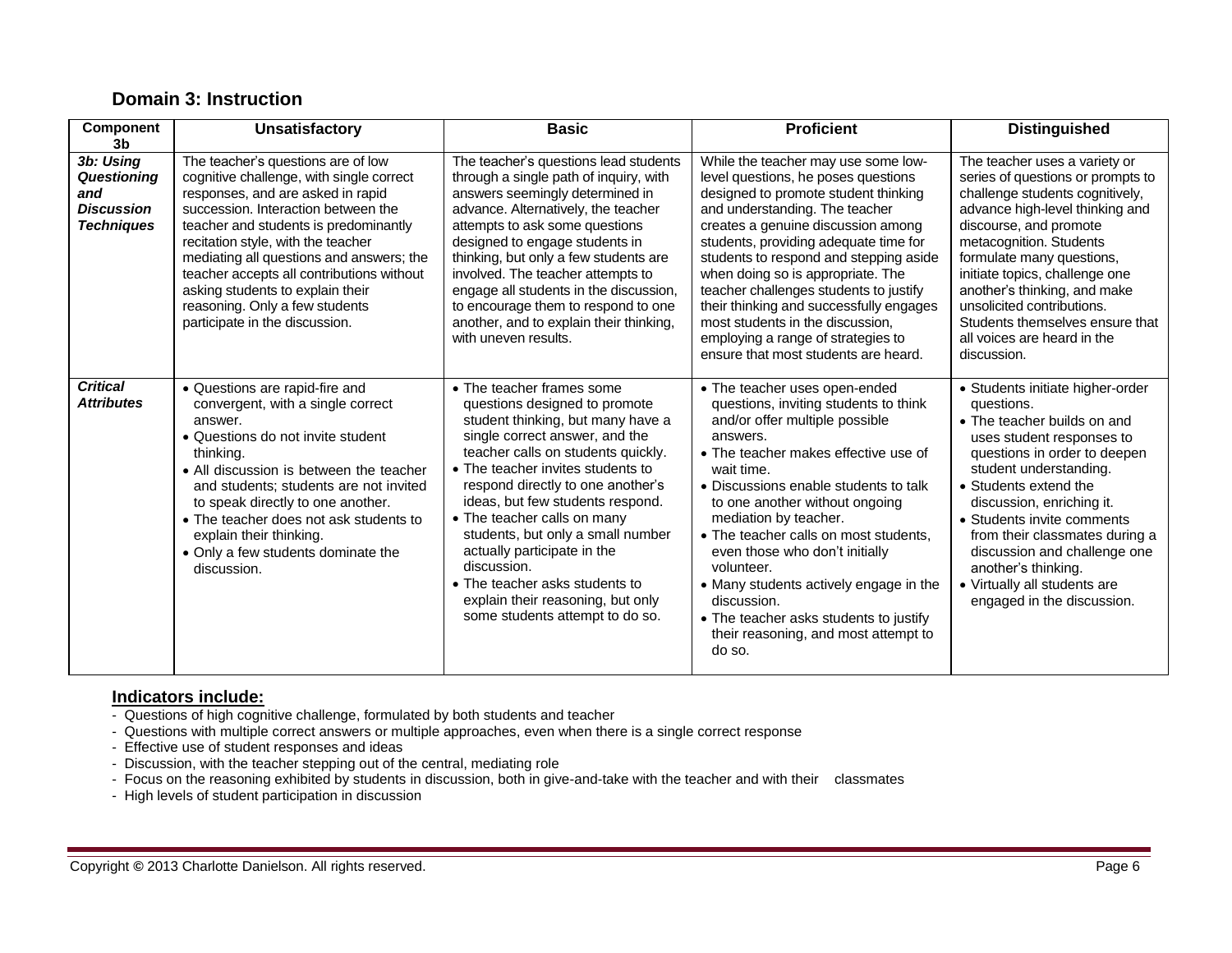| <b>Component 3c</b>                            | <b>Unsatisfactory</b>                                                                                                                                                                                                                                                                                                                                                                                                                                          | <b>Basic</b>                                                                                                                                                                                                                                                                                                                                                                                                                                                                                                                                                                                                                                                                               | <b>Proficient</b>                                                                                                                                                                                                                                                                                                                                                                                                                                                                                                                                                                                                                | <b>Distinguished</b>                                                                                                                                                                                                                                                                                                                                                                                                                                                                                                                                                                                                                                                                                                                      |
|------------------------------------------------|----------------------------------------------------------------------------------------------------------------------------------------------------------------------------------------------------------------------------------------------------------------------------------------------------------------------------------------------------------------------------------------------------------------------------------------------------------------|--------------------------------------------------------------------------------------------------------------------------------------------------------------------------------------------------------------------------------------------------------------------------------------------------------------------------------------------------------------------------------------------------------------------------------------------------------------------------------------------------------------------------------------------------------------------------------------------------------------------------------------------------------------------------------------------|----------------------------------------------------------------------------------------------------------------------------------------------------------------------------------------------------------------------------------------------------------------------------------------------------------------------------------------------------------------------------------------------------------------------------------------------------------------------------------------------------------------------------------------------------------------------------------------------------------------------------------|-------------------------------------------------------------------------------------------------------------------------------------------------------------------------------------------------------------------------------------------------------------------------------------------------------------------------------------------------------------------------------------------------------------------------------------------------------------------------------------------------------------------------------------------------------------------------------------------------------------------------------------------------------------------------------------------------------------------------------------------|
| 3c: Engaging<br><b>Students in</b><br>Learning | The learning tasks/activities,<br>materials, and resources are poorly<br>aligned with the instructional<br>outcomes, or require only rote<br>responses, with only one approach<br>possible. The groupings of students<br>are unsuitable to the activities. The<br>lesson has no clearly defined<br>structure, or the pace of the lesson<br>is too slow or rushed.                                                                                              | The learning tasks and activities are<br>partially aligned with the instructional<br>outcomes but require only minimal<br>thinking by students and little<br>opportunity for them to explain their<br>thinking, allowing most students to be<br>passive or merely compliant. The<br>groupings of students are moderately<br>suitable to the activities. The lesson<br>has a recognizable structure; however,<br>the pacing of the lesson may not<br>provide students the time needed to be<br>intellectually engaged or may be so<br>slow that many students have a<br>considerable amount of "downtime."                                                                                  | The learning tasks and activities are fully<br>aligned with the instructional outcomes and<br>are designed to challenge student thinking,<br>inviting students to make their thinking<br>visible. This technique results in active<br>intellectual engagement by most students<br>with important and challenging content, and<br>with teacher scaffolding to support that<br>engagement. The groupings of students<br>are suitable to the activities. The lesson<br>has a clearly defined structure, and the<br>pacing of the lesson is appropriate,<br>providing most students the time needed to<br>be intellectually engaged. | Virtually all students are<br>intellectually engaged in<br>challenging content through well-<br>designed learning tasks and<br>activities that require complex<br>thinking by students. The teacher<br>provides suitable scaffolding and<br>challenges students to explain their<br>thinking. There is evidence of some<br>student initiation of inquiry and<br>student contributions to the<br>exploration of important content;<br>students may serve as resources<br>for one another. The lesson has a<br>clearly defined structure, and the<br>pacing of the lesson provides<br>students the time needed not only<br>to intellectually engage with and<br>reflect upon their learning but also<br>to consolidate their understanding. |
| <b>Critical</b><br><b>Attributes</b>           | • Few students are intellectually<br>engaged in the lesson.<br>• Learning tasks/activities and<br>materials require only recall or<br>have a single correct response<br>or method.<br>• Instructional materials used are<br>unsuitable to the lesson and/or<br>the students.<br>• The lesson drags or is rushed.<br>• Only one type of instructional<br>group is used (whole group,<br>small groups) when variety<br>would promote more student<br>engagement. | • Some students are intellectually<br>engaged in the lesson.<br>• Learning tasks are a mix of those<br>requiring thinking and those<br>requiring recall.<br>• Student engagement with the<br>content is largely passive; the<br>learning consists primarily of facts<br>or procedures.<br>• The materials and resources are<br>partially aligned to the lesson<br>objectives.<br>• Few of the materials and resources<br>require student thinking or ask<br>students to explain their thinking.<br>• The pacing of the lesson is<br>uneven-suitable in parts but<br>rushed or dragging in others.<br>• The instructional groupings used<br>are partially appropriate to the<br>activities. | • Most students are intellectually<br>engaged in the lesson.<br>• Most learning tasks have multiple<br>correct responses or approaches<br>and/or encourage higher-order<br>thinking.<br>• Students are invited to explain their<br>thinking as part of completing tasks.<br>• Materials and resources support the<br>learning goals and require intellectual<br>engagement, as appropriate.<br>• The pacing of the lesson provides<br>students the time needed to be<br>intellectually engaged.<br>• The teacher uses groupings that are<br>suitable to the lesson activities.                                                   | • Virtually all students are<br>intellectually engaged in the<br>lesson.<br>• Lesson activities require high-<br>level student thinking and<br>explanations of their thinking.<br>• Students take initiative to<br>improve the lesson by (1)<br>modifying a learning task to<br>make it more meaningful or<br>relevant to their needs, (2)<br>suggesting modifications to the<br>grouping patterns used, and/or<br>(3) suggesting modifications or<br>additions to the materials being<br>used.<br>• Students have an opportunity<br>for reflection and closure on<br>the lesson to consolidate their<br>understanding.                                                                                                                   |

- Student enthusiasm, interest, thinking, problem solving, etc.
- Learning tasks that require high-level student thinking and invite students to explain their thinking
- Students highly motivated to work on all tasks and persistent even when the tasks are challenging
- Students actively "working," rather than watching while their teacher "works"
- Suitable pacing of the lesson: neither dragged out nor rushed, with time for closure and student reflection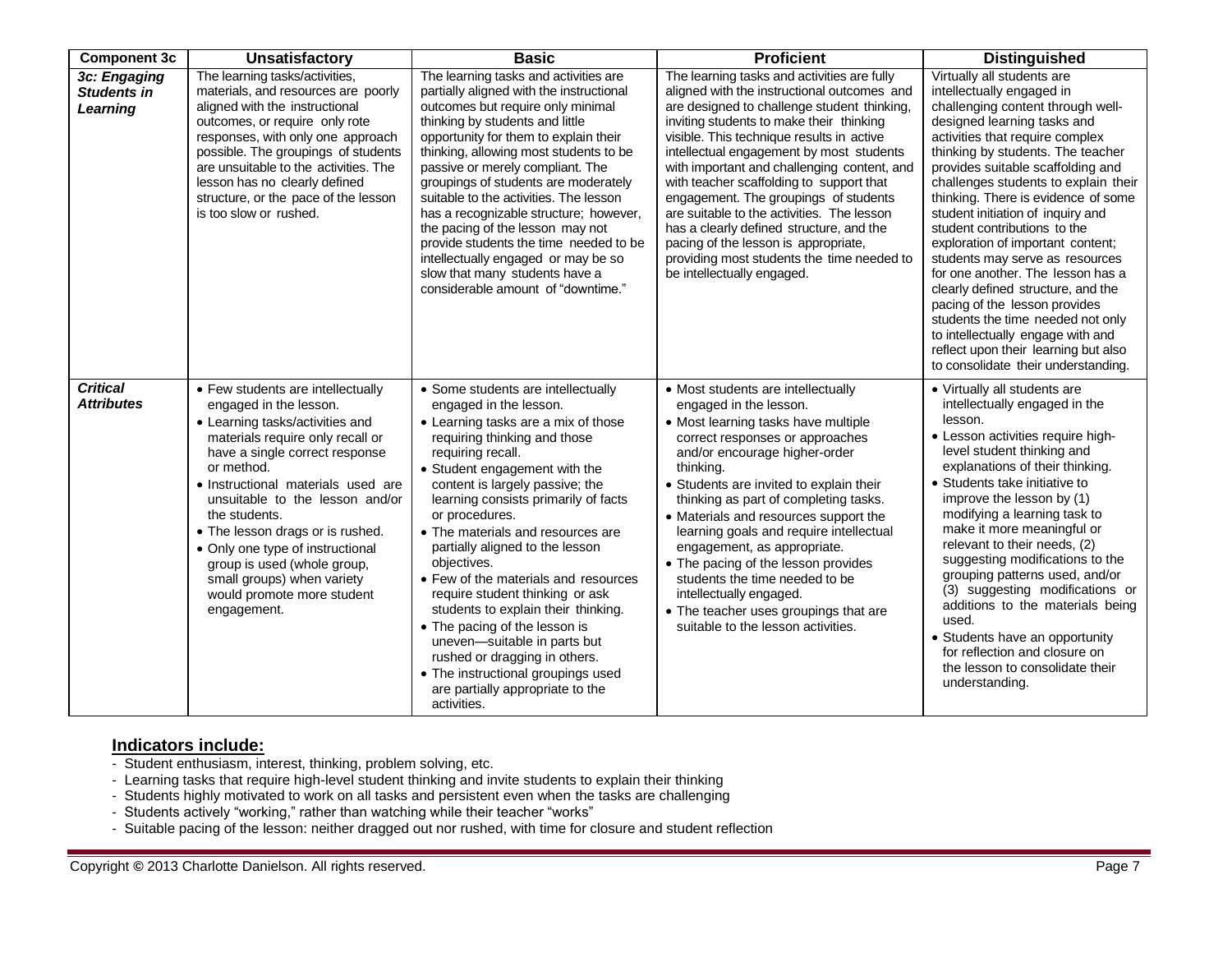|                                                  | <b>Unsatisfactory</b>                                                                                                                                                                                                                                                                                                                                       | <b>Basic</b>                                                                                                                                                                                                                                                                                                                                                                                                                                | <b>Proficient</b>                                                                                                                                                                                                                                                                                                                              | <b>Distinguished</b>                                                                                                                                                                                                                                                                                                                                                                                                                                                                                                                                                                                                                                                                                     |
|--------------------------------------------------|-------------------------------------------------------------------------------------------------------------------------------------------------------------------------------------------------------------------------------------------------------------------------------------------------------------------------------------------------------------|---------------------------------------------------------------------------------------------------------------------------------------------------------------------------------------------------------------------------------------------------------------------------------------------------------------------------------------------------------------------------------------------------------------------------------------------|------------------------------------------------------------------------------------------------------------------------------------------------------------------------------------------------------------------------------------------------------------------------------------------------------------------------------------------------|----------------------------------------------------------------------------------------------------------------------------------------------------------------------------------------------------------------------------------------------------------------------------------------------------------------------------------------------------------------------------------------------------------------------------------------------------------------------------------------------------------------------------------------------------------------------------------------------------------------------------------------------------------------------------------------------------------|
| 3d: Using<br><b>Assessment</b><br>in Instruction | Students do not appear to be aware of<br>the assessment criteria, and there is little<br>or no monitoring of student learning;<br>feedback is absent or of poor quality.<br>Students do not engage in self- or peer<br>assessment.                                                                                                                          | Students appear to be only<br>partially aware of the<br>assessment criteria, and the<br>teacher monitors student<br>learning for the class as a whole.<br>Questions and assessments are<br>rarely used to diagnose evidence<br>of learning. Feedback to<br>students is general, and few<br>students assess their own work.                                                                                                                  | Students appear to be aware of the<br>assessment criteria, and the teacher<br>monitors student learning for groups<br>of students. Questions and<br>assessments are regularly used to<br>diagnose evidence of learning.<br>Teacher feedback to groups of<br>students is accurate and specific;<br>some students engage in self-<br>assessment. | Assessment is fully integrated into<br>instruction, through extensive use of<br>formative assessment. Students<br>appear to be aware of, and there is<br>some evidence that they have<br>contributed to, the assessment<br>criteria. Questions and assessments<br>are used regularly to diagnose<br>evidence of learning by individual<br>students. A variety of forms of<br>feedback, from both teacher and<br>peers, is accurate and specific and<br>advances learning.<br>Students self-assess and monitor<br>their own progress. The teacher<br>successfully differentiates<br>instruction to address individual<br>students' misunderstandings.                                                     |
| <b>Critical</b><br><b>Attributes</b>             | • The teacher gives no indication of<br>what high-quality work looks like.<br>• The teacher makes no effort to<br>determine whether students<br>understand the lesson.<br>• Students receive no feedback, or<br>feedback is global or directed to only<br>one student.<br>• The teacher does not ask students to<br>evaluate their own or classmates' work. | • There is little evidence that the<br>students understand how their<br>work will be evaluated.<br>• The teacher monitors<br>understanding through a<br>single method, or without<br>eliciting evidence of<br>understanding from students.<br>• Feedback to students is vague<br>and not oriented toward future<br>improvement of work.<br>• The teacher makes only<br>minor attempts to engage<br>students in self- or peer<br>assessment. | • The teacher makes the standards<br>of high-quality work clear to<br>students.<br>• The teacher elicits evidence of<br>student understanding.<br>• Students are invited to assess their<br>own work and make improvements;<br>most of them do so.<br>• Feedback includes specific and<br>timely guidance, at least for groups<br>of students. | • Students indicate that they clearly<br>understand the characteristics of<br>high-quality work, and there is<br>evidence that students have helped<br>establish the evaluation criteria.<br>• The teacher is constantly "taking<br>the pulse" of the class; monitoring<br>of student understanding is<br>sophisticated and continuous and<br>makes use of strategies to elicit<br>information about individual student<br>understanding.<br>• Students monitor their own<br>understanding, either on their<br>own initiative or as a result of<br>tasks set by the teacher.<br>• High-quality feedback comes<br>from many sources, including<br>students; it is specific and<br>focused on improvement. |

- The teacher paying close attention to evidence of student understanding
- The teacher posing specifically created questions to elicit evidence of student understanding
- The teacher circulating to monitor student learning and to offer feedback
- Students assessing their own work against established criteria